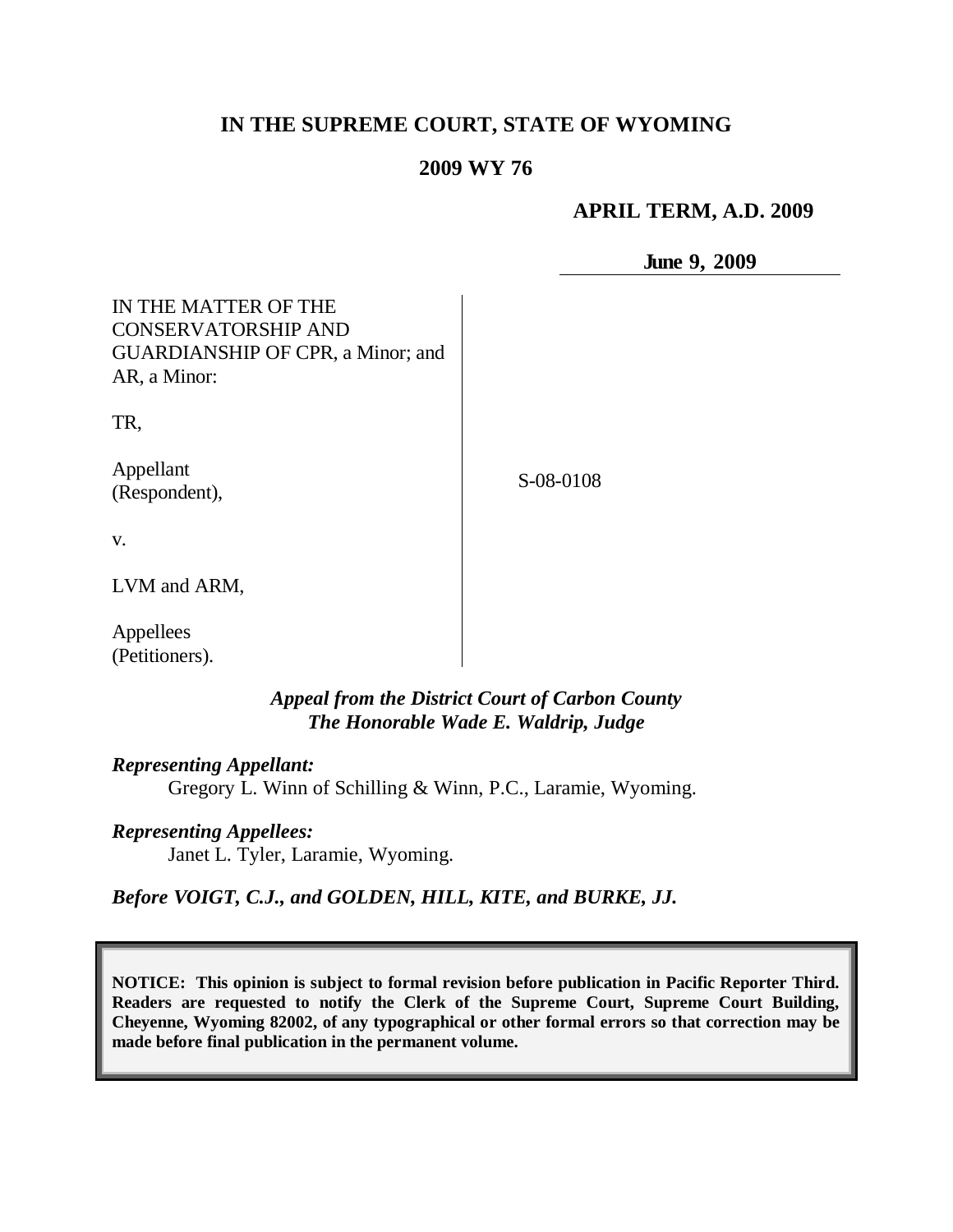### **VOIGT, Chief Justice.**

[¶1] Appellant, T.R. (Mother), appeals a district court's decision and order finding her unfit and appointing Appellees, L.V.M. and A.R.M. (Grandparents), who are the children's paternal grandparents, guardians of her two minor children, A.R. and C.R. We affirm the district court's decision.

#### **Issues**

[¶2] 1. Did the district court abuse its discretion when it admitted certain printouts from the internet, a letter from a physician who was not present at the proceedings, and testimony from lay witnesses regarding a medical condition?

2. Did the district court abuse its discretion when it denied a motion to bifurcate the trial and considered the question of Mother's unfitness and the question of appointment of Grandparents as guardians in one proceeding?

3. Was the district court's finding that Mother was unfit inconsistent with the evidence, clearly erroneous, or contrary to the great weight of the evidence?

4. Was the district court's finding that it was in the best interests of the children to appoint Grandparents as their guardians inconsistent with the evidence, clearly erroneous, or contrary to the great weight of the evidence?

### **Facts**

[¶3] Mother and Father met when they were 17 and 18 years old, respectively. Mother became pregnant with A.R. in January of 2003 and the couple married in June of 2003. The marriage was a troubled one, and at one point Mother obtained a restraining order against Father while she was still pregnant with A.R. Mother went into labor early and was flown to Denver for emergency care. A.R. was born prematurely at 34 weeks in August of 2003. A.R. had some medical problems as an infant, for which he was flown to Denver for surgical treatment. When A.R. was approximately one year old, a visit to a specialist confirmed that he had neurofibromatosis, a genetic condition from which Father also suffered. C.R. was born in April of 2005. C.R. has no known medical conditions, although he will have to be monitored for symptoms of neurofibromatosis and should be tested for the disease at some point. In December of 2004, Father died in a car accident in which his only brother was also killed. In June of 2006, Grandparents brought this action requesting that the district court declare Mother unfit and appoint Grandparents guardians of the children. The court held a hearing on December 5, 2007, and continued the hearing on December 12, 2007. On December 26, 2007, the district court issued a decision letter finding Mother unfit and appointing Grandparents as guardians of A.R. and C.R. This appeal followed.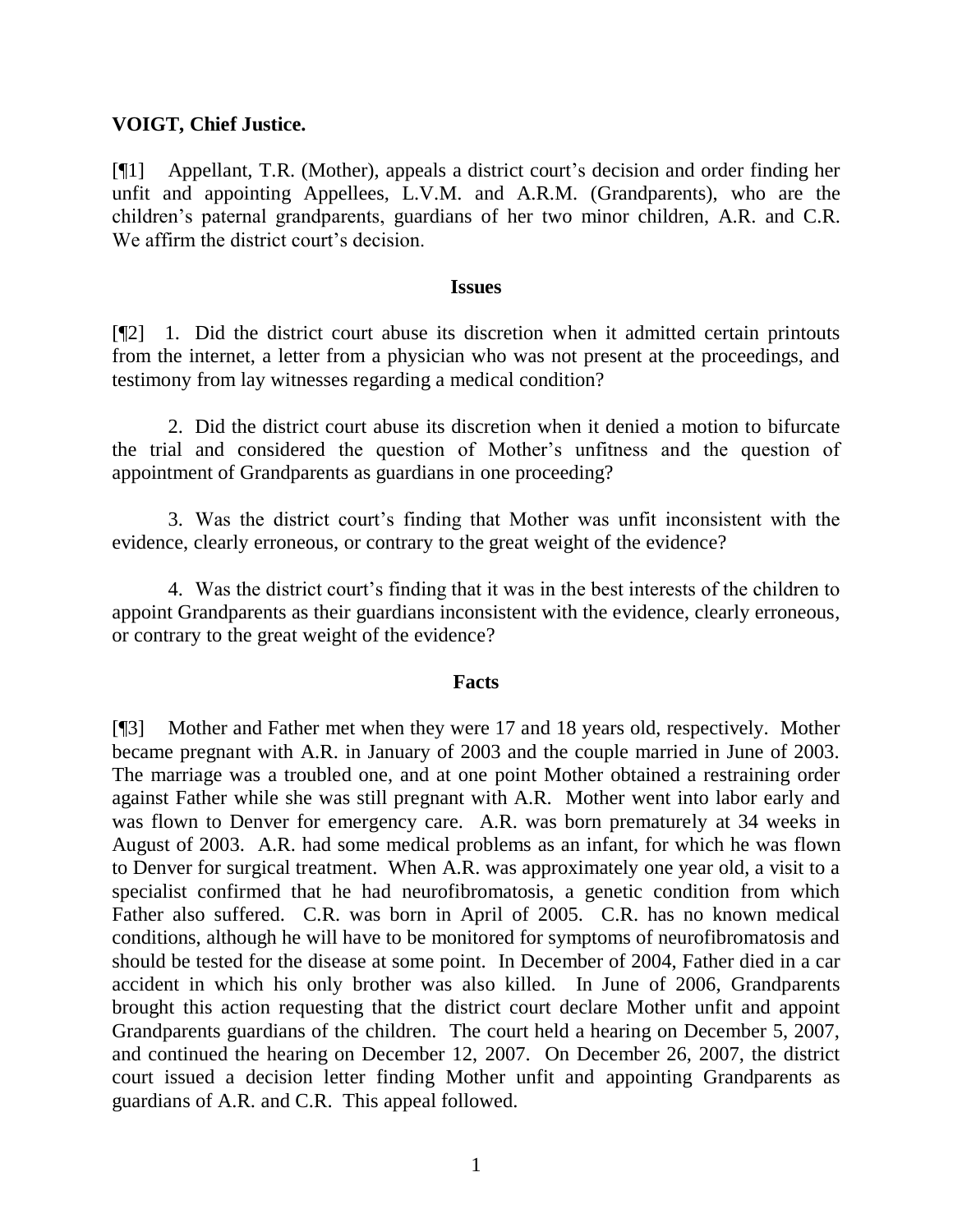# **Discussion**

# *1. Did the district court abuse its discretion when it admitted certain printouts from the internet, a letter from a physician who was not present at the proceedings, and testimony from lay witnesses regarding a medical condition?*

[¶4] The decision of whether or not to admit evidence lies within the discretion of the trial court. *Three Way, Inc. v. Burton Enters., Inc.*, 2008 WY 18, ¶ 29, 177 P.3d 219, 228 (Wyo. 2008). We will not disturb the trial court's ruling absent abuse of that discretion. *McCabe v. R.A. Manning Constr. Co., Inc.*, 674 P.2d 699, 706 (Wyo. 1983). Mother's counsel timely objected to each piece of evidence at issue.

[¶5] Mother first contends that the trial court abused its discretion when it admitted printouts from the internet as evidence of a proper immunization schedule. We agree that the trial court abused its discretion when it admitted that material into evidence. The document was an unverifiable printout from the internet and the only foundation that could be laid for it was a description of the Google search Grandmother performed in order to find the information. The district court appears to have admitted the document under the theory that it could take judicial notice of the facts contained therein.

[¶6] W.R.E. 201 governs judicial notice of adjudicative facts. Under the rule, "[a] judicially noticed fact must be one not subject to reasonable dispute in that it is either (1) generally known within the territorial jurisdiction of the trial court or (2) capable of accurate and ready determination by resort to sources whose accuracy cannot reasonably be questioned." W.R.E. 201(b). This printout was admitted to prove the proper schedule of immunizations for A.R. and C.R. This is not a fact that is "generally known." A printout from an unverified source on the internet, which has not been authenticated by a medical expert, cannot be categorized as a source of information "whose accuracy cannot reasonably be questioned." It was an abuse of discretion for the trial court to take judicial notice of the facts contained in this document under Rule 201. However, we find that the error was harmless<sup>1</sup> because the properly admitted medical records showed that Mother did not comply with her own doctor's schedule with respect to vaccinations, and because Mother admitted on the stand that the doctor had to restart the series of childhood vaccines for A.R. and C.R. because Mother did not comply with the schedule.

[¶7] The second piece of evidence that Mother claims should not have been admitted is a letter from Father's doctor describing the treatment of his neurofibromatosis. Mother's counsel objected on the basis that the letter was hearsay. The district court expressed concern as to whether any proper foundation had been laid for admission of the letter.

<sup>&</sup>lt;sup>1</sup> W.R.A.P. 9.04 dictates that "[a]ny error, defect, irregularity or variance which does not affect substantial rights shall be disregarded by the reviewing court."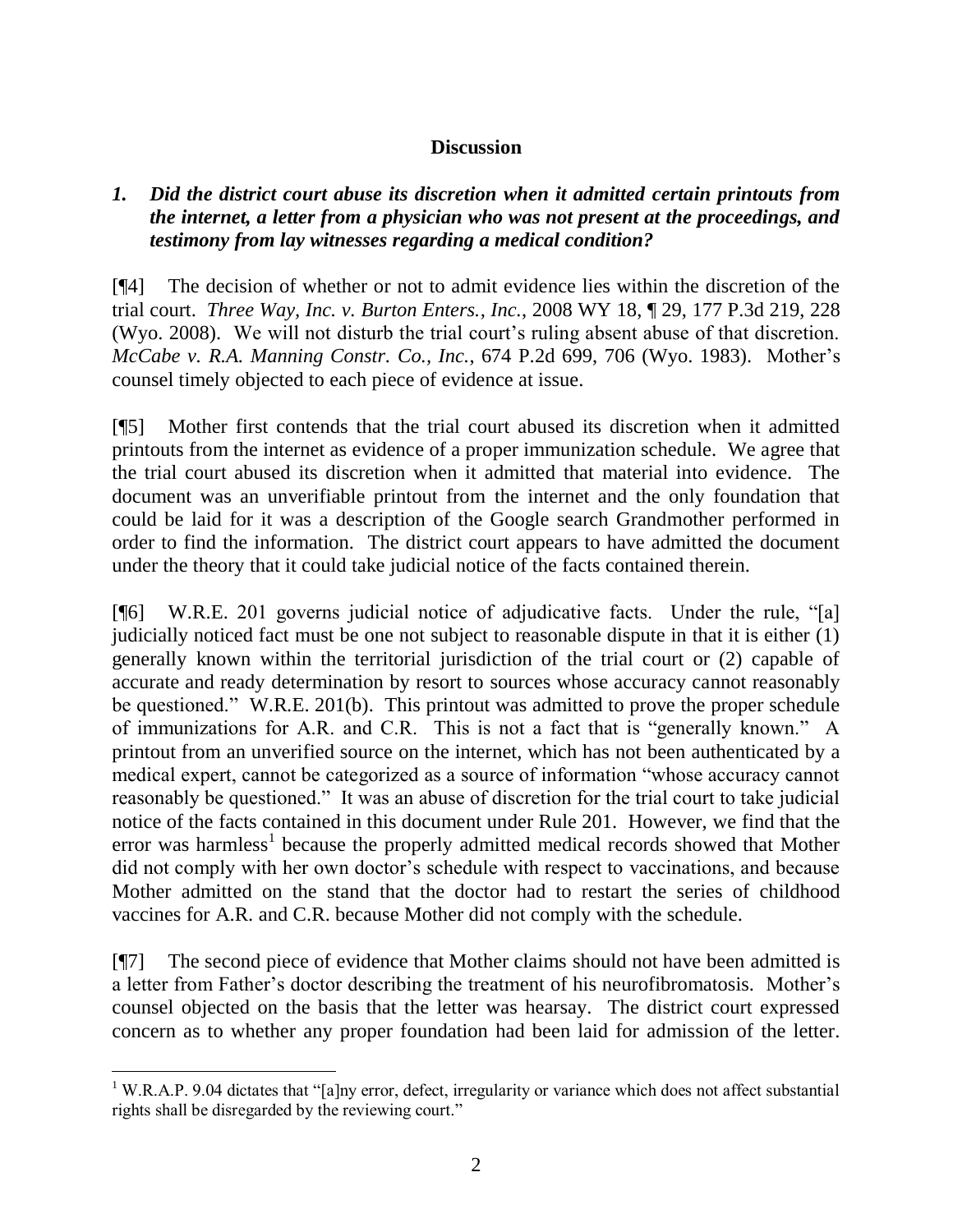We agree with the district court's first instincts on this matter. This letter was offered as a description of neurofibromatosis and as proof of the sort of precautions and restrictions that should have been in place with regard to A.R. The letter was written by a doctor who had never examined A.R. and contained specific recommendations for a different patient (A.R.'s father). It was written approximately five years before A.R. was born and ten years before the time of trial. The doctor did not testify. Neither party has advanced an exception to the hearsay rule that would allow admission of such a document. Although we find that it was an abuse of discretion for the district court to admit the document, we again find that the error was harmless because the district court did not rely on information in the letter to reach its conclusions.

[¶8] Finally, Mother contends that the district court abused its discretion when it allowed Grandmother to testify about her knowledge of neurofibromatosis. The district court overruled Mother's objection and limited Grandmother's testimony to her personal knowledge, much of which she derived from her experience raising a son with neurofibromatosis. Unlike the letter and the internet printouts, this evidence was offered to show Grandmother's fitness to act as guardian, and not as medical evidence. We find that the district court acted properly and did not abuse its discretion by admitting this testimony.

# *2. Did the district court abuse its discretion when it denied a motion to bifurcate the trial and considered the question of Mother's unfitness and the question of appointment of Grandparents as guardians in one proceeding?*

[¶9] In certain circumstances, the district court may order a bifurcated trial:

> (b) *Separate trials*.―The court, in furtherance of convenience or to avoid prejudice, or when separate trials will be conducive to expedition and economy, may order a separate trial of any claim, cross-claim, counterclaim, or third-party claim, or of any separate issue or of any number of claims, cross-claims, counterclaims, third-party claims, or issues.

W.R.C.P. 42(b). The decision to order separate trials is within the discretion of the district court and will not be disturbed on appeal unless an abuse of discretion is found. *Carlson v. Carlson*, 836 P.2d 297, 305 (Wyo. 1992); *Tremblay v. Reid*, 700 P.2d 391, 398 (Wyo. 1985).

*State Farm Mut. Auto. Ins. Co. v. Shrader*, 882 P.2d 813, 829 (Wyo. 1994).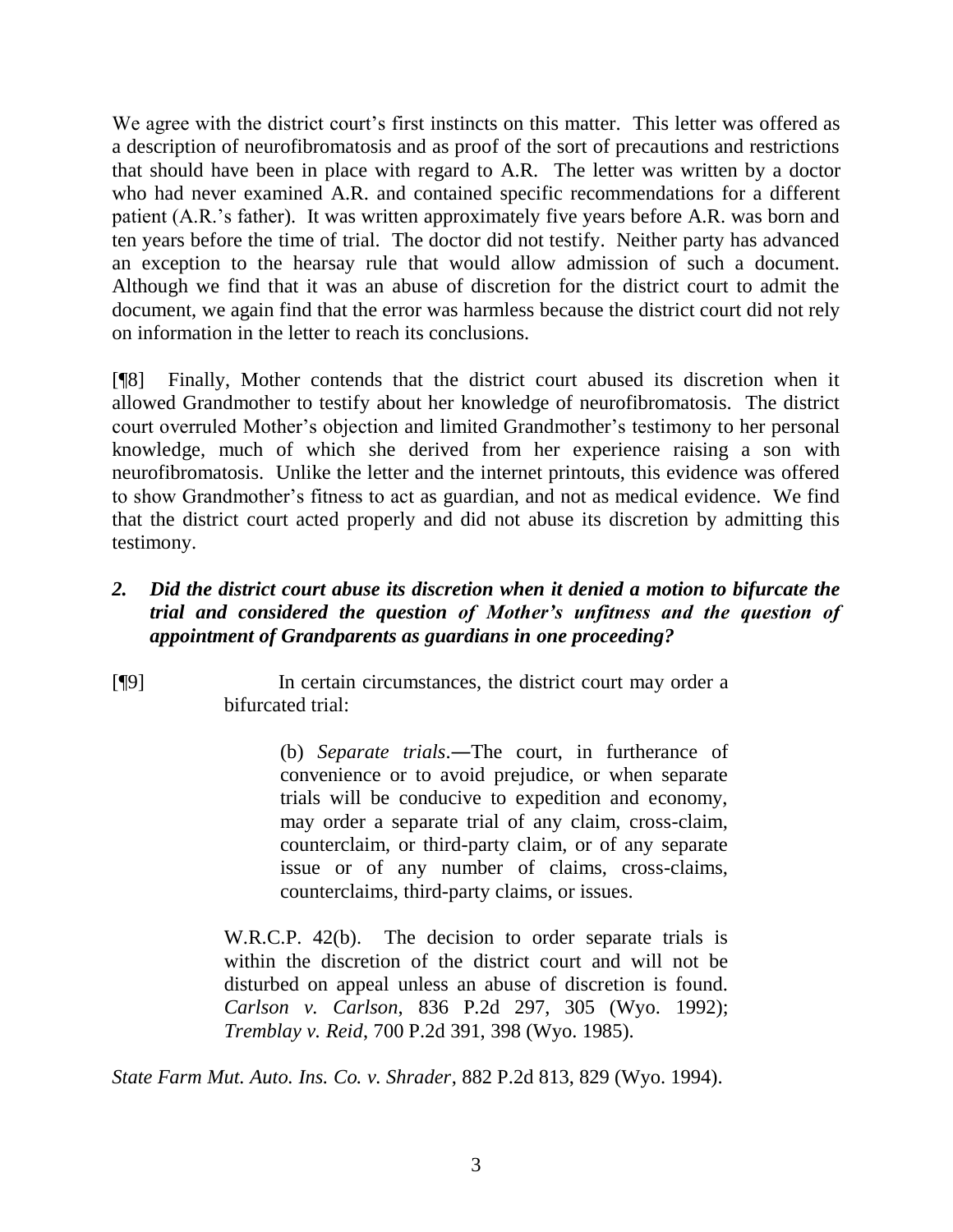A court abuses its discretion only when it acts in a manner which exceeds the bounds of reason under the circumstances. The burden is placed upon the party who is attacking the trial court's ruling to establish an abuse of discretion, and the ultimate issue is whether the court could reasonably conclude as it did.

Judicial discretion is a composite of many things, among which are conclusions drawn from objective criteria; it means a sound judgment exercised with regard to what is right under the circumstances and without doing so arbitrarily or capriciously.

*Ringolsby v. Johnson*, 2008 WY 127, ¶¶ 12-13, 193 P.3d 1167, 1169-70 (Wyo. 2008) (quotation marks and citations omitted).

[¶10] In order to show that the trial court abused its discretion, Mother would have to show that the district court's refusal to bifurcate the trial was outside the bounds of reason based on the criteria set forth in W.R.C.P. 42(b). She cites to an adoption case, *In re adoption of RHA*, 702 P.2d 1259 (Wyo. 1985), in which we found that the district court acted within its discretion when it bifurcated adoption proceedings to resolve the question of whether a father's consent was required before the adoption. The district court in that case bifurcated proceedings to protect the identity of the adoptive parents, and because once father's parental rights were terminated, he was a stranger to the latter proceedings. *Id*. at 1264. Mother's comparison is inapt, as a guardianship does not involve two separate cases with separate parties, but instead is a single proceeding in which two separate determinations of fact must be made.

[¶11] While it may be appropriate to bifurcate guardianship proceedings in some situations, Mother has not presented any evidence that she was prejudiced under the above standard by the failure to bifurcate the trial. In the instant case, the determination of Mother's fitness required extensive testimony from the same witnesses who would be required to testify as to the best interests of the children in the appointment of Grandparents as guardians. The district court did not abuse its discretion when it decided not to bifurcate the trial under these circumstances.

# *3. Was the district court's finding that Mother was unfit inconsistent with the evidence, clearly erroneous, or contrary to the great weight of the evidence?*

[¶12] Our standard of review for an evidentiary proceeding is well established. We presume the district court's findings of fact are correct and will not set them aside unless the findings are inconsistent with the evidence, clearly erroneous, or contrary to the great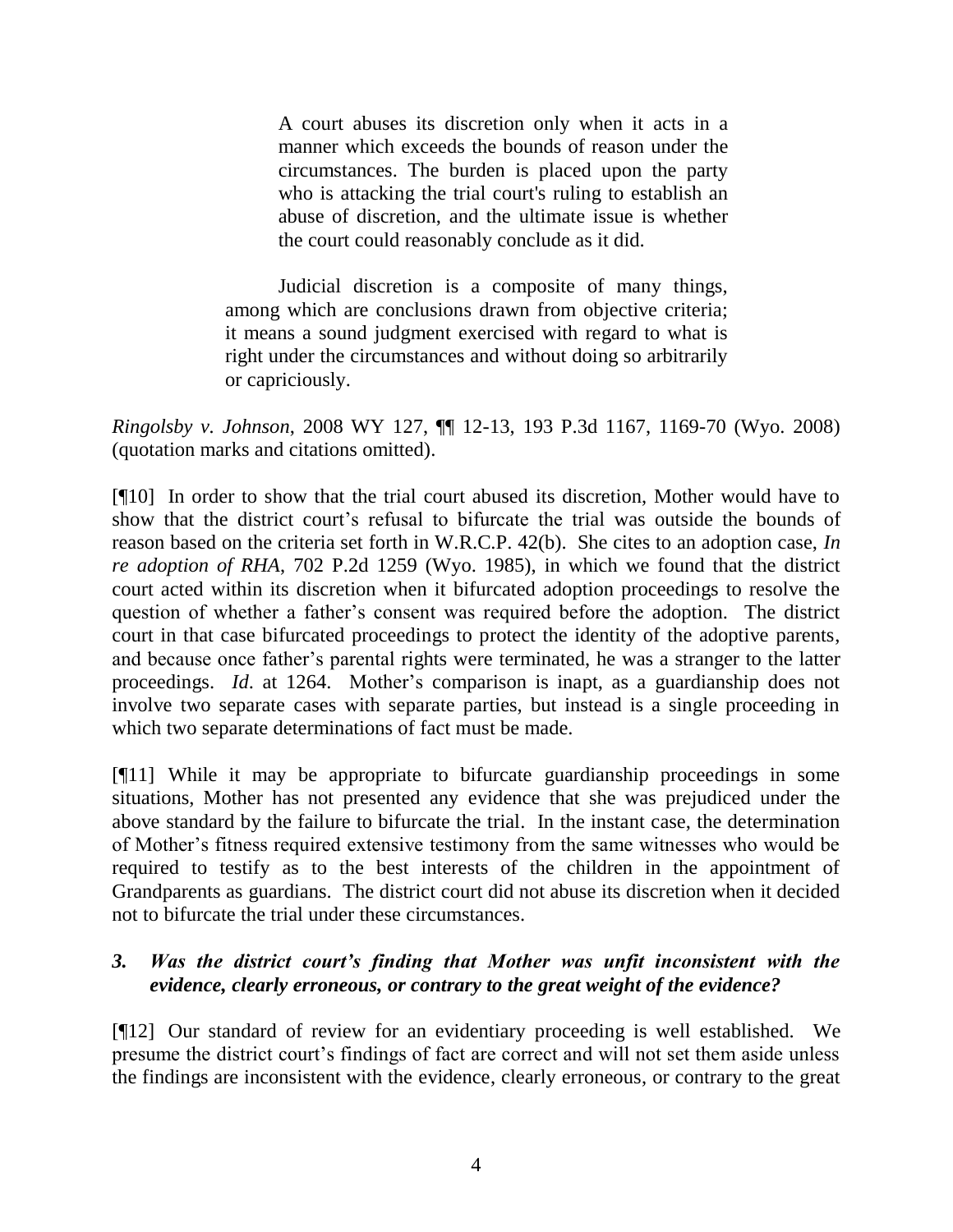weight of the evidence. Additionally, we review a district court's conclusions of law *de novo*. *In re guardianship of MEO*, 2006 WY 87, ¶ 17, 138 P.3d 1145, 1150 (Wyo. 2006).

[¶13] Wyo. Stat. Ann. § 3-2-104 (LexisNexis 2007) states, "The court may appoint a guardian if the allegations of the petition as to the status of the proposed ward and the necessity for the appointment of a guardian are proved by a preponderance of the evidence."

> [I]n the context of an involuntary guardianship proceeding where the proposed ward is a minor, a best interests inquiry is not triggered until the district court determines that the minor needs a guardian. A child with a parent has a natural guardian and is not in need of a court-appointed guardian, unless the court determines that the child's natural guardian is not fit.

*In re MEO*, 2006 WY 87, ¶ 55, 138 P.3d at 1161.

[¶14] The district court found Mother unfit and stated,

There was overwhelming evidence presented that, at this stage of her life, [Mother] is incapable of placing the needs of [A.R. and C.R.] above her own desires. She engages in inappropriate and dangerous relationships, has a transient lifestyle, lacks stability, refuses to cooperate with [A.R.'s early intervention program and the public health department], and lacks the ability to understand or focus on the needs of her children.

Mother contends that the district court's finding that Mother was unfit was inconsistent with the evidence, clearly erroneous, or contrary to the great weight of the evidence.

[¶15] Several people testified at trial that Mother exhibited a pattern of neglect or inappropriate behavior with respect to the boys. Grandfather testified that Mother lived with them after A.R. was born and that he and Grandmother had to remind her constantly to attend to the child's needs. The boys' aunt (Aunt), who was engaged to and had a child by Father's brother, testified that Mother smoked marijuana when she was pregnant with C.R. and later in the presence of C.R. while A.R. was also in the house. Aunt also testified that Mother kept drug paraphernalia in the house. Aunt further testified that Mother left one of the children in an infant swing overnight, that Mother refused to feed A.R. anything other than infant formula until he was more than a year old, that Mother left A.R. when he was hurt and had to be taken to the hospital, and that A.R. was extremely reluctant to be returned to the custody of his mother after spending time with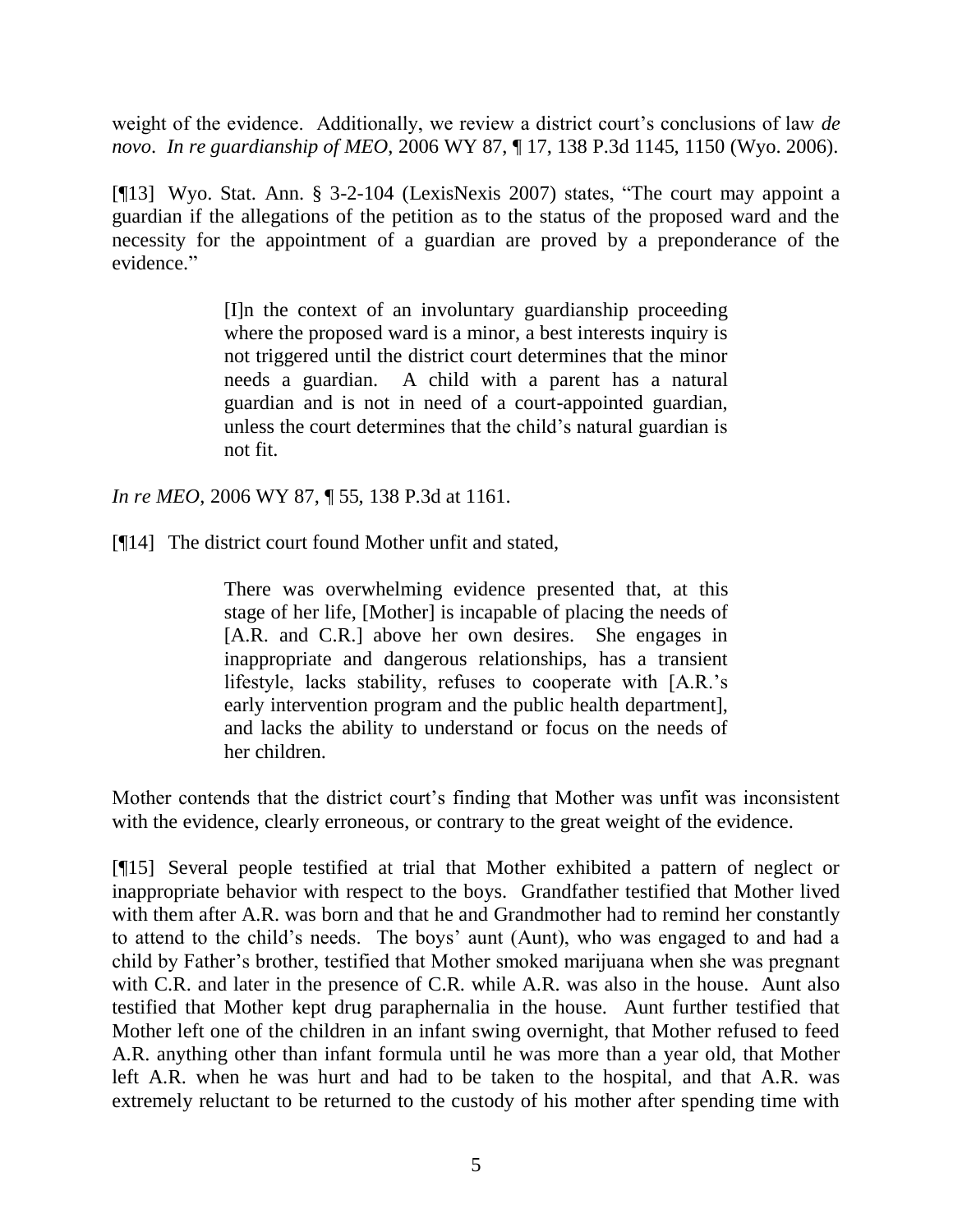others. Aunt talked about seeing the boys out without proper clothing and said that they looked dirty and that "they would have diapers so full it was like she hadn't changed them[.]" Aunt described an incident where she ran into Mother and one of Mother's boyfriends at the laundromat. She said that "[A.R.]'s car seat was saturated with urine, and the music was loud. [C.R.] was in the backseat crying. . . ." At the time of trial, Aunt had not had close contact with Mother and the children for nearly two years, though she did see them frequently around town.

[¶16] Mother and Grandmother both testified that Mother and Father had a difficult marriage and separated a number of times because of their differences. Father and Grandmother contacted DFS during at least one of the separations and expressed concern for the welfare of the children who were in Mother's custody at the time. One of these separations occurred shortly before Father and A.R. were supposed to fly to Michigan to see a genetic specialist regarding the neurofibromatosis. Mother left both children with Grandparents for several days after she and Father had a fight but refused to allow A.R. to accompany his father to see the specialist.

[¶17] Grandmother testified that Mother ignored A.R. while she was living with Grandparents after A.R. was born. Grandmother was concerned that Mother neglected basic tasks of caring for the child unless prompted and that her parenting practices did not improve with time. Grandmother recounted an incident shortly after A.R. was lifeflighted to Denver for surgery where she noticed "black mildew on the side of [A.R.'s] bottle from not washing it, just remaking it." At that point, Mother and Father were separated, and Grandmother and Father reported the incident to DFS.

[¶18] Grandmother stated that Mother has allowed a number of her boyfriends to live with the family since Father's death, including one "gentleman living with her who was underage at that time." She testified about the same incident discussed by Aunt, in which the boys were in a car with "music blaring" and A.R.'s diaper was saturated to the point that his car seat was also soaked. Grandmother changed the child's diaper "right there standing up" and had to warn Mother's boyfriend at the time to keep his lit cigarette away from the baby's head. Grandmother also testified that she felt it was irresponsible for Mother to leave her children in the care of her two sisters. She described a particular incident in which Mother's sister was supposed to give C.R. to Grandmother at the local recreation center but apparently left C.R. with an employee of the center instead, with no clothing but a diaper and with no extra diapers, bottles, or blankets and without telling Grandmother she had left the child. Grandmother testified that Mother had admitted to abusing prescription drugs. Grandmother also said that she had to take A.R. to his follow-up appointments after he injured his hand, and that he missed the last appointment after his injury because Mother overslept and didn't take him. Grandmother made a final request for DFS to take action after she noticed a welt on A.R.'s leg. Grandmother had also been estranged from Mother for almost two years at the time of trial but she testified that she did see the family several times a week in public.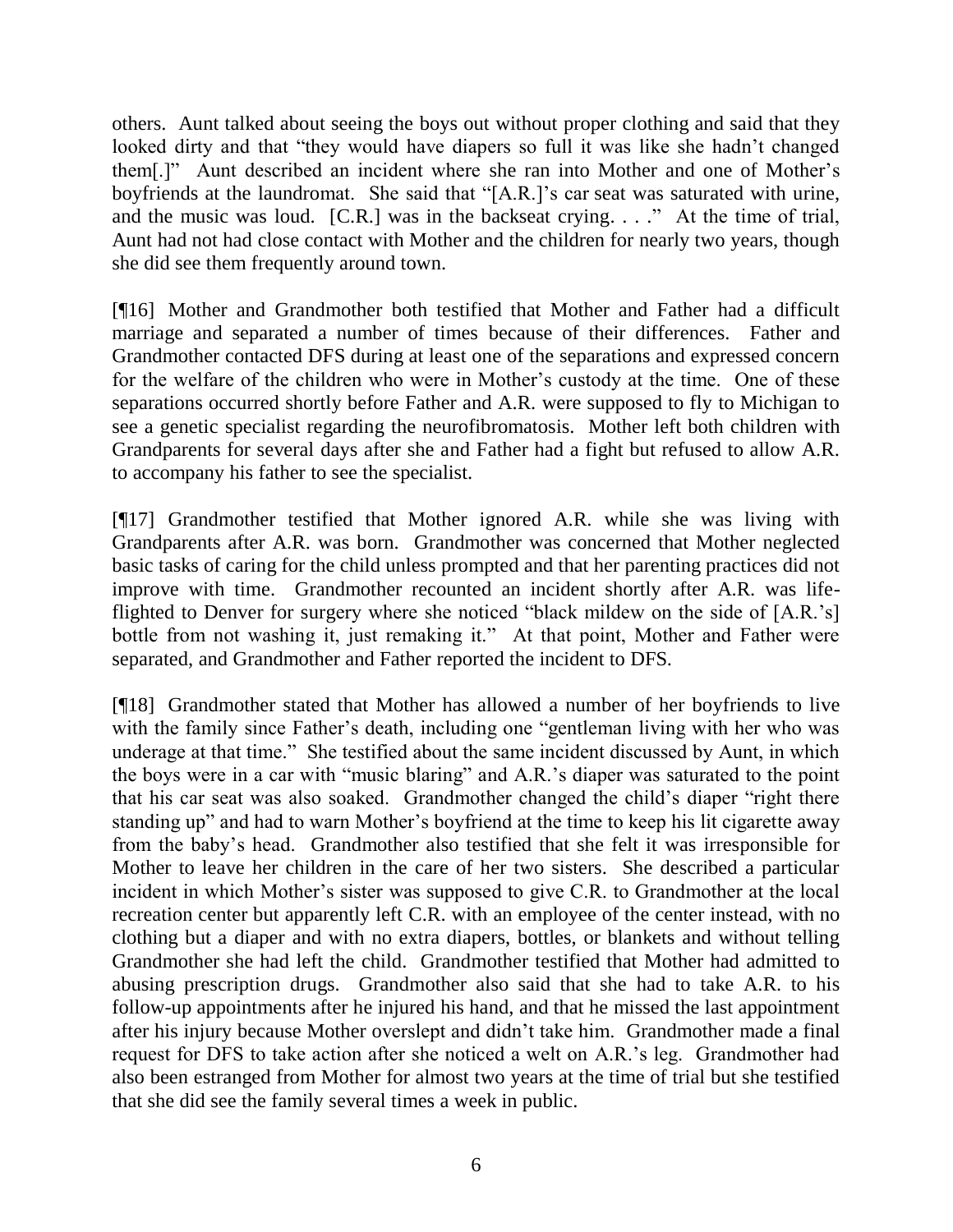[¶19] A social worker who worked with the family also testified that she made several home visits to try to ensure that the boys were receiving proper medical care. She testified that the "condition of the home was terrible and unkept [sic] with fast-food garbage lying around." The house smelled heavily of smoke. Mother's behavior on one of the visits caused the social worker to suspect that she was under the influence of drugs. The social worker spoke with Mother several times about the importance of taking A.R. for specific exams to check for complications of the neurofibromatosis. At the time of trial Mother had not taken A.R. to an appropriate specialist, despite repeated attempts to motivate her to take her child to the doctor, including offers by the social worker to pay all costs of transportation.

[¶20] The district court also heard testimony from an early intervention teacher at A.R.'s special education center. The teacher testified that Mother refused to attend meetings for A.R.'s individual education plan (IEP) and that she had taken him out of the program. Mother testified that she had taken A.R. out of the program because she planned to move and that she was waiting for the end of the guardianship proceedings to do so. She also testified that she intended to find an equivalent program in California but that she had not made any arrangements to find a program in advance of the move. At the time of trial, A.R. had been out of school for two weeks.

[¶21] The pediatrician who had been treating A.R. and C.R. testified that Mother brought the children in regularly for visits and for treatment when they were sick. The doctor also testified that he does not treat neurofibromatosis and that Mother must work independently with specialists for that aspect of A.R.'s care. The doctor's testimony was general and he was unable to recall details of the children's care or to answer most specific questions because he was not asked to present his records for use during his testimony. The medical records, which were later admitted into evidence, include a list of referrals and recommendations from a genetic specialist who saw A.R. in February of 2007.

[¶22] The boys' aunt, Mother's sister, testified that Mother has a loving relationship with both of her children. She testified that there are four adults living in a threebedroom apartment with the two children, and that Mother, A.R. and C.R. share a bed with the boys' maternal grandmother. None of the adults in the house work. She also testified that, while the family vehicles are not in good operating condition, there are vehicles available for taking the children to medical appointments.

[¶23] The boys' maternal grandmother also testified at trial. She does not work because she is disabled. She testified that Mother's relationship with the children is a good one. She admitted that the family smokes around the children but said that they do try to limit the children's exposure to second-hand smoke by leaving the room to smoke.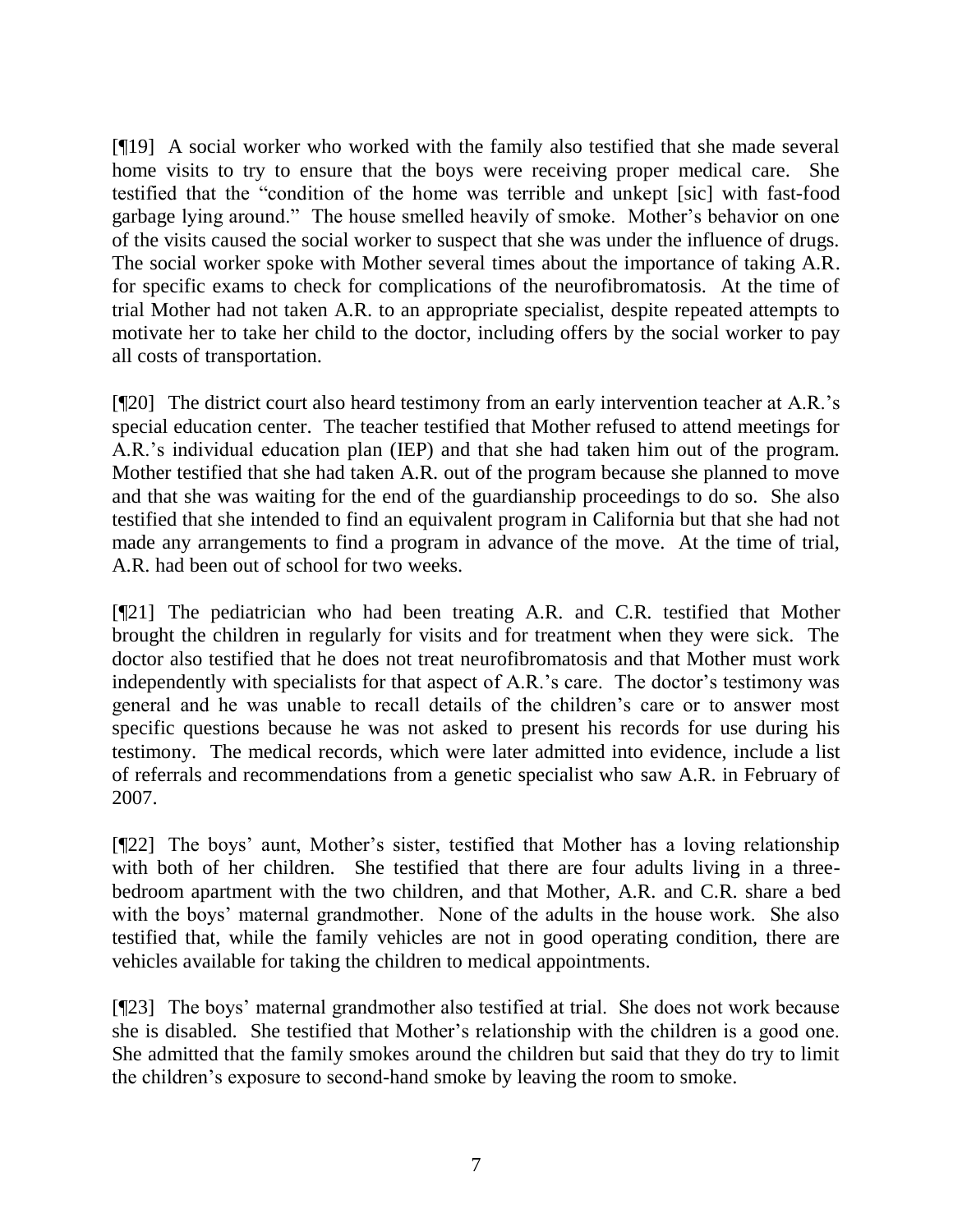[¶24] The bulk of the testimony on the children's current living conditions came from Mother. She was not working at the time of trial and had not worked very much since the birth of her children. She testified that she had enrolled A.R. in an early intervention program to help him with speech delays and so that he would get along with other children. She testified that both children are generally healthy and that she takes them to the doctor when they are sick. She testified that she and the boys were living with her boyfriend before they moved in with her mother. She testified that she was ordered by the court to take a drug test for this case and that her blood, urine, and hair tested negative for drugs. She testified that she does not drink alcohol, but when confronted with photographs and comments from her Myspace page, admitted that she does. Mother stated that she plans to move to California with her current boyfriend and the children. She admitted that she did not attend the IEPs for A.R. and said that she could not attend either of the two yearly IEPs because both children were sick. Mother testified that she took the boys for their early childhood inoculations but that the doctor had to start the series over because she missed time-sensitive appointments.

[¶25] In her initial responses to requests for admission, Mother denied that anyone smoked around the children, however, at trial, Mother admitted that her entire family smokes around the children. She stated that she only recently decided to allow smoking around the boys. She admitted that she did not tell the doctor that the boys were exposed to smoke when he asked her during visits for their recurrent respiratory infections. She testified that she intended to limit smoking around the boys as soon as the proceedings were over.

[¶26] Mother said that she was not complying with the specialist's recommendation to have A.R.'s blood pressure checked every six months to ensure that he was not suffering from complications of neurofibromatosis. She testified that her current boyfriend had a criminal history and that she was pregnant with his child. Mother admitted that her boyfriend was out of town because of an outstanding warrant for his arrest and said that she believed the charge was assault.

[¶27] The district court set forth and applied the proper legal standard and the appropriate burden of proof in its decision letter. The court found that Mother was unfit, particularly focusing on her failure to seek proper care for A.R. There was testimony from multiple witnesses, including a social worker involved with the family and A.R.'s teacher, that Mother was unwilling to cooperate with medical and other professionals who could provide the specialized care that A.R. needs. Grandparents presented overwhelming evidence that Mother has exhibited a consistent pattern of not providing adequate care for her children. This is especially dangerous for A.R., whose genetic condition requires careful monitoring and specialized care. The only evidence Mother presented to refute the claims that she is not providing necessary medical care to her children was the testimony of her family doctor. The district court found the doctor's testimony unpersuasive. The doctor had not reviewed the children's files before he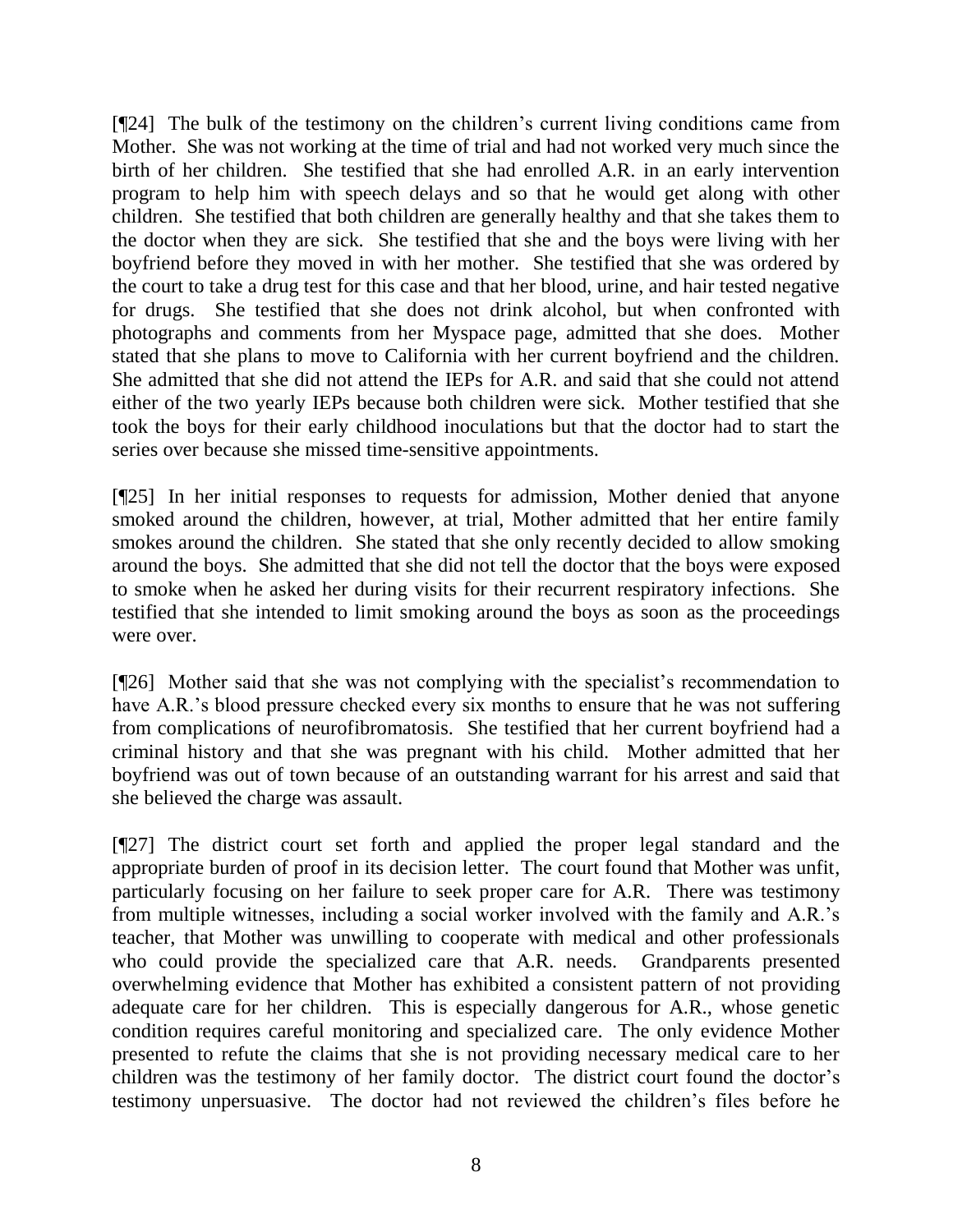testified and was unable to answer most of the questions about their medical histories. Since counsel did not issue a *subpoena duces tecum* to require the doctor to present his files at the time of his testimony, the doctor testified without access to the children's charts. It is clear from his testimony that his independent recollection of the children's medical history was vague, at best. He did not recall, for example, that the children had to restart an entire series of vaccinations because of missed appointments, a fact Mother admitted. He could not recall which of the boys had been born prematurely, and did not remember that he had not delivered A.R.

[¶28] Mother testified in her own behalf but she admitted to giving inaccurate and misleading answers several times during her testimony. Mother's testimony reflects her failure to cooperate with the *guardian ad litem*. She has allowed a number of boyfriends to live with her children, one of whom was arrested at the home during a welfare check. She currently lives with her mother and two sisters in an apartment in which the children share a bed with their mother and maternal grandmother. None of the adults work and none of them have transportation. Mother testified that this was a temporary situation pending her move to California with her current boyfriend. However, that boyfriend had been arrested and was out of state at the time of trial. Mother testified that she had no way of reaching him and that she did not know if he was incarcerated. Her mother and sister testified that she had a loving relationship with her children, but did not testify about any of the specific allegations of neglect or about Mother's failure to provide medical care for her children.

[¶29] The district court found that, while it is apparent that Mother loves her children, the evidence at trial showed that she is not willing to parent or capable of parenting them at this time. Given the state of the evidence as set forth above, we cannot conclude that the district court's finding that Mother is presently unfit was inconsistent with the evidence, clearly erroneous, or contrary to the great weight of the evidence

# *4. Was the district court's finding that it was in the best interests of the children to appoint Grandparents as their guardians inconsistent with the evidence, clearly erroneous, or contrary to the great weight of the evidence?*

[¶30] As stated above, we presume the district court's findings of fact are correct and will not set them aside unless the findings are inconsistent with the evidence, clearly erroneous, or contrary to the great weight of the evidence. Additionally, we review a district court's conclusions of law *de novo*. *In re MEO*, 2006 WY 87, ¶ 17, 138 P.3d at 1150.

[¶31] The district court found that it was in the best interests of the children to appoint Grandparents as guardians. The entirety of Mother's argument on this issue is set forth in one page of her brief. She points out that Grandparents smoke, that they have admitted to